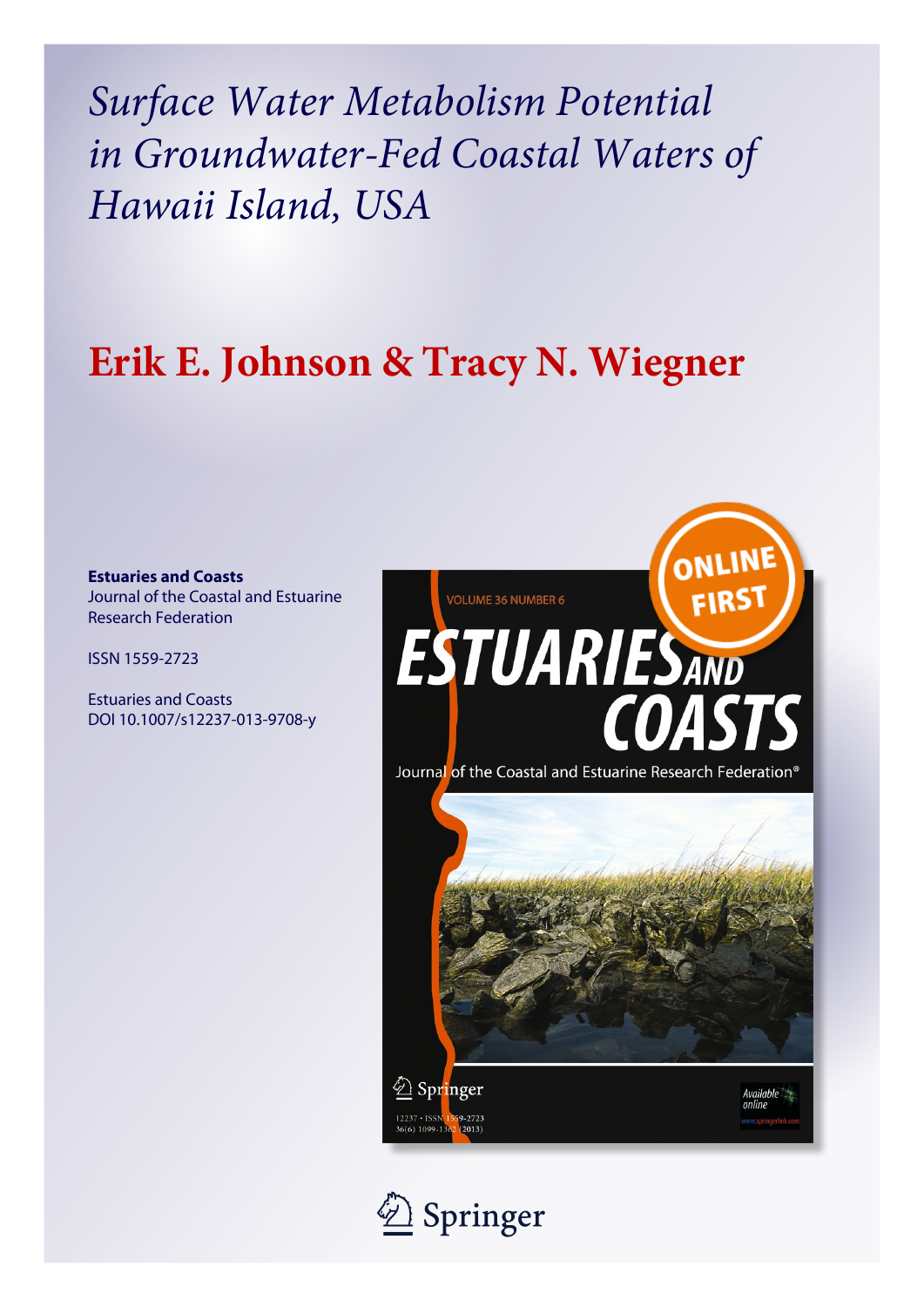**Your article is protected by copyright and all rights are held exclusively by Coastal and Estuarine Research Federation. This e-offprint is for personal use only and shall not be selfarchived in electronic repositories. If you wish to self-archive your article, please use the accepted manuscript version for posting on your own website. You may further deposit the accepted manuscript version in any repository, provided it is only made publicly available 12 months after official publication or later and provided acknowledgement is given to the original source of publication and a link is inserted to the published article on Springer's website. The link must be accompanied by the following text: "The final publication is available at link.springer.com".**

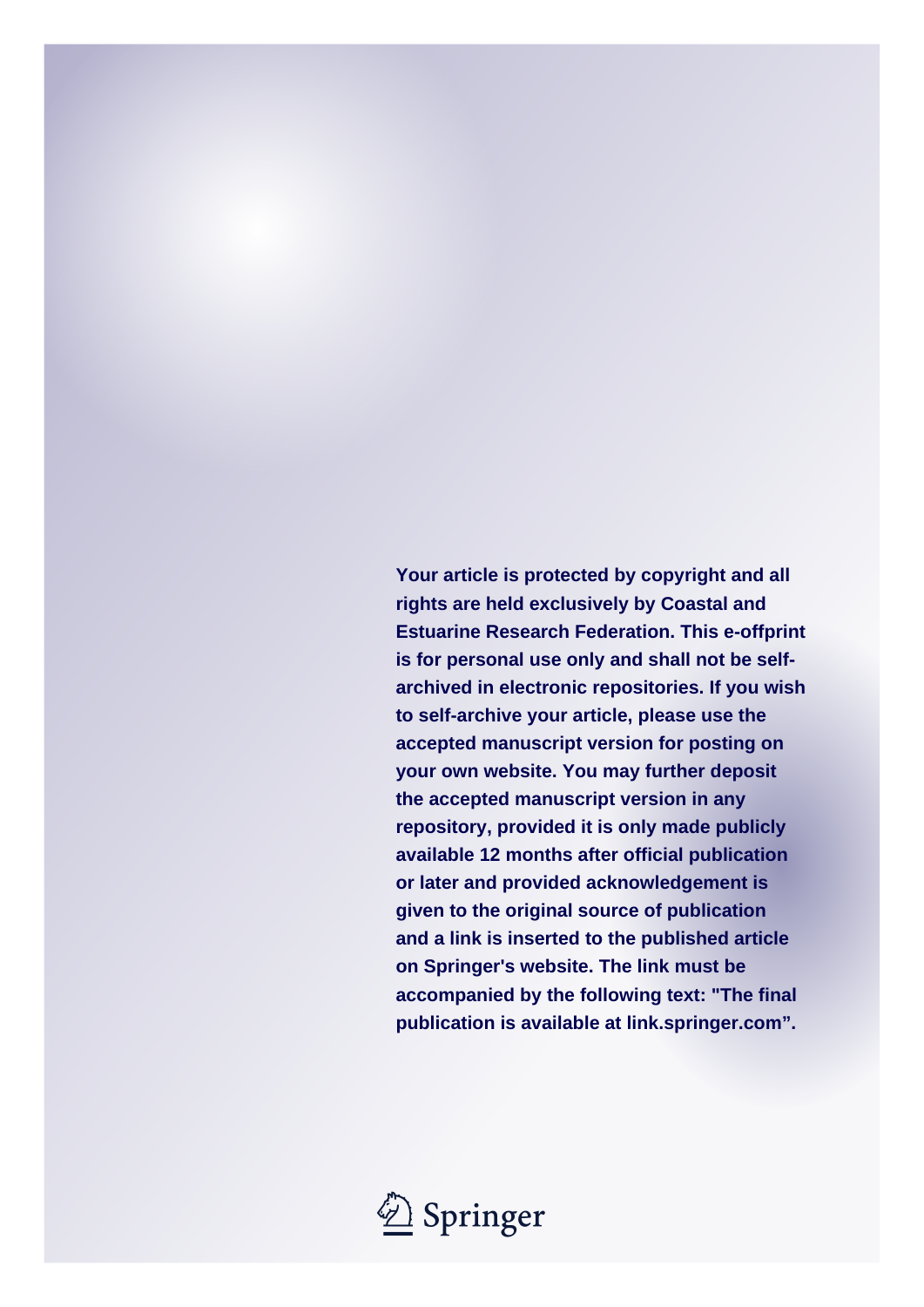# Surface Water Metabolism Potential in Groundwater-Fed Coastal Waters of Hawaii Island, USA

Erik E. Johnson & Tracy N. Wiegner

Received: 25 February 2013 /Revised: 24 August 2013 /Accepted: 28 August 2013  $\odot$  Coastal and Estuarine Research Federation 2013

Abstract Submarine groundwater discharge (SGD) has become increasingly recognized as an important source of freshwater and nutrients to coastal waters worldwide. Although groundwater nutrients have been found to cause algal blooms in many temperate coastal waters, little is known about the biological response to these nutrients in the tropics. On the leeward coast of Hawaii Island, SGD is the dominant freshwater and nutrient source to coastal waters. Kiholo Bay, HI and Kaloko-Honokohau National Historical Park, HI are two nearshore regions with well-documented SGD with high nutrient concentrations; however, little is known about how biological processes within the surface waters respond to these inputs. This study examined how potential gross primary production (pGPP), respiration (RESP), and potential metabolism (pMET) within surface waters differed inside and outside of groundwater plumes at these two sites and between wet and dry seasons. pGPP and RESP were both significantly higher within groundwater plumes, suggesting that SGD stimulated these biological processes; however, RESP responded to a much greater extent than pGPP, resulting in heterotrophic surface waters. RESP also varied seasonally, with greater rates during the dry season compared to the wet one; pGPP did not vary seasonally. Autotrophic conditions were found within groundwater plumes at Kiholo Bay, while heterotrophic conditions were found within them at Kaloko-Honokohau and were greater during the dry season. Overall, our results show that coastal biological

Communicated by Isaac Santos

E. E. Johnson ( $\boxtimes$ )

Tropical Conservation Biology and Environmental Science Graduate Program, University of Hawaii at Hilo, 200 W. Kawili St., Hilo, HI 96720, USA e-mail: erikej@hawaii.edu

T. N. Wiegner

Marine Science Department, University of Hawai at Hilo, 200 W. Kawili St., Hilo, HI 96720, USA

processes respond to SGD and that their responses vary over short spatial and temporal scales.

Keywords Metabolism . Primary production . Respiration . Submarine groundwater discharge . Nutrients

### Introduction

Groundwater discharge has become increasingly recognized as an important freshwater and nutrient source to coastal waters worldwide (Umezawa et al. [2002](#page-13-0); Garrison et al. [2003](#page-13-0); Slomp and Van Cappellen [2004](#page-13-0); Hwang et al. [2005](#page-13-0); Paytan et al. [2006](#page-13-0)). Nutrient loads from groundwater entering the coastal zone have been found to be a significant source of excess nitrogen and phosphorus that can rival or exceed that of riverine inputs in some regions and, in some instances, result in coastal eutrophication in both temperate and tropical coastal regions in the form of nuisance and harmful algal blooms (Gobler and Sañudo-Wilhelmy [2001;](#page-13-0) Slomp and Van Cappellen [2004;](#page-13-0) Hu et al. [2006\)](#page-13-0). Quantifying how an ecosystem responds to water quality perturbations is crucial in evaluating the effects of coastal eutrophication. Ecosystem metabolism (MET) is an effective measurement that assesses the biological response of an ecosystem to environmental perturbations, such as excess nutrient and organic matter (OM) inputs (Smith and Hollibaugh [1993](#page-13-0)). MET measures the difference between gross primary production (GPP) and respiration (RESP) and is often measured to determine the trophic status of a water body. In net autotrophic systems, OM production from GPP exceeds its consumption by RESP, resulting in an increase in  $pO<sub>2</sub>$  and a decrease in  $pCO<sub>2</sub>$  within the water body. In contrast, net heterotrophic systems have greater OM consumption than production, with a decrease in  $pO_2$  and an increase in  $pCO_2$ , and are a net source of  $CO<sub>2</sub>$  to atmosphere. Additionally, MET can be used to describe trophic efficiency within a water body. In a tightly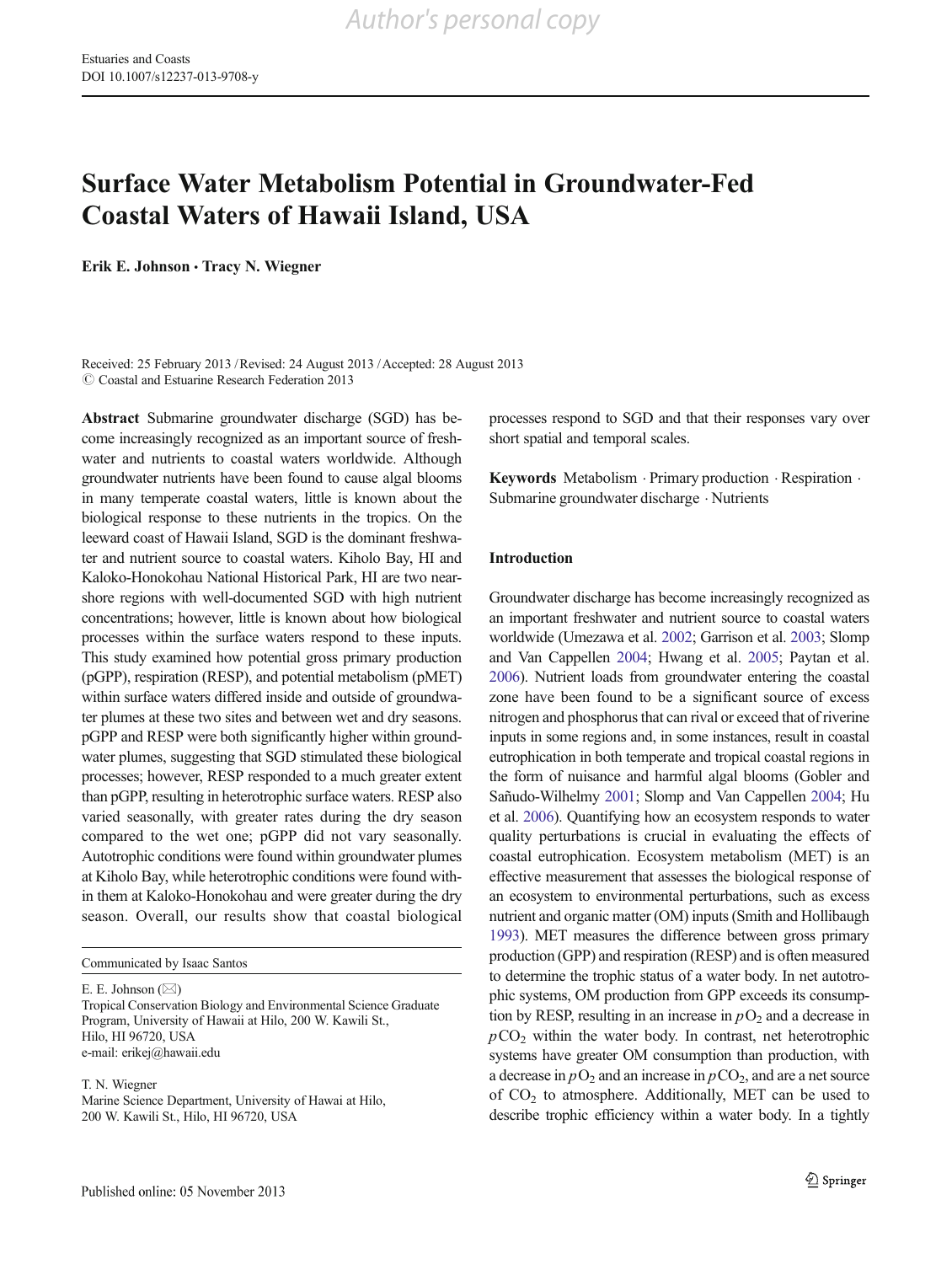coupled system, RESP is almost entirely supported by GPP and has a MET near zero. In a less efficient system, RESP may exceed GPP due to consumption of allochthonous OM.

There is high variability in coastal MET which can be attributed to factors influencing primary production and RESP. These factors can be physical, such as light levels (Cotner et al. [2000](#page-12-0); Caffrey et al. [2007\)](#page-12-0) and water temperature (Caffrey [2004](#page-12-0)), chemical, such as nutrient and OM loadings to coastal waters (D'Avanzo et al. [1996](#page-12-0); Smith and Hollibaugh [1993](#page-13-0), [1997](#page-13-0)), or biological, such as plankton biomass, plankton community composition, and trophic interactions such as grazing pressure and viral infections (Fuhrman [2000](#page-13-0)). Of these, the ratio of dissolved organic matter (DOM) to inorganic nutrient concentrations is thought to be one of the most influential parameters affecting MET (Kemp et al. [1997;](#page-13-0) Eyre and McKee [2002](#page-13-0); Delgadillo-Hinojosa et al. [2008](#page-12-0)). A high ratio of DOM to nutrient concentrations generally promotes RESP over GPP, while a low ratio of DOM to nutrients tends to stimulate GPP over RESP. Allochthonous OM from rivers to estuaries is thought to drive estuarine RESP (Smith and Hollibaugh [1993;](#page-13-0) Delgadillo-Hinojosa et al. [2008;](#page-12-0) Thottathil et al. [2008\)](#page-13-0); however, it is not presently known if the same is true for groundwater-fed coastal waters. In these systems, the amount of allochthonous DOM entering the coastal waters is low because it is filtered through the vadose zone before entering the estuary (Slomp and Van Cappellen [2004\)](#page-13-0), possibly leading to a lower DOM to nutrient ratio and potentially resulting in more autotrophic systems. Both groundwater and river inputs have strong seasonal variability, with higher flux of water and nutrient concentrations during wet seasons compared to dry seasons (Medina-Gómez and Herrera-Silveira [2006](#page-13-0); Caffrey et al. [2007;](#page-12-0) Thottathil et al. [2008\)](#page-13-0). Seasonal variations in these freshwater inputs lead to seasonal variation in MET in both temperate (Caffrey [2004](#page-12-0)) and tropical estuaries (Pradeep Ram et al. [2003](#page-13-0); Thottathil et al. [2008](#page-13-0)), as inorganic nutrients, OM, and many other physiochemical parameters that influence both GPP and RESP vary with freshwater input.

Most studies examining GPP, RESP, and MET to date have focused on temperate estuaries (D'Avanzo et al. [1996;](#page-12-0) Kemp et al. [1997;](#page-13-0) Caffrey [2004;](#page-12-0) Caffrey et al. [2007;](#page-12-0) Delgadillo-Hinojosa et al. [2008\)](#page-12-0), with few having been conducted in the tropics (Thottathil et al. [2008](#page-13-0); Ringuet and Mackenzie [2005](#page-13-0); Mead and Wiegner [2010](#page-13-0)), especially in regions where groundwater is the prevalent freshwater input (Medina-Gómez and Herrera-Silveira [2006\)](#page-13-0). The Hawaiian Islands are an ideal place to study the influence of groundwater inputs on the tropical coastal ocean. Groundwater discharge is especially important on the leeward coast of Hawaii Island, where the relatively young and permeable basalt limits the formation of streams and surface water runoff (Oki [1999](#page-13-0)). Groundwater discharge has been found to be a significant source of nutrients to coral reefs on Hawaii Island's leeward side (Slomp and Van Cappellen [2004](#page-13-0); Paytan et al. [2006;](#page-13-0) Street et al. [2008\)](#page-13-0). On

Maui Island, groundwater nutrients are responsible for large benthic macroalgal blooms, which have overgrown coral reefs and resulted in a considerable amount of ecological damage and economic losses in tourist revenue (Van Beukering and Cesar [2004;](#page-13-0) Smith et al. [2006](#page-13-0)). While the effects of groundwater nutrients in Hawaii have been studied on benthic macroalgae, little is known about the effects of these nutrients on microbes within the surface waters, where the less dense groundwater accumulates.

The purpose of this study was to examine the biological response of coastal waters to groundwater nutrients at two sites on the leeward coast of Hawaii Island, where groundwater discharge is well documented (Knee et al. [2008;](#page-13-0) Peterson et al. [2009\)](#page-13-0). Specifically, the response of GPP, RESP, MET, phytoplankton, and bacterial abundances within the surface waters to groundwater nutrient and OM inputs were examined. This study is novel in that it is one of the few that have examined MET in the tropics and that was conducted in areas where freshwater inputs are dominated by groundwater discharge. This information is important as upland development, climate change, and invasive flora may be impacting the quality and quantity of groundwater discharging into the coastal ocean, especially on the leeward side of Hawaii Island. Additionally, it is essential to understand how submarine groundwater discharge (SGD) affects the balance between GPP and RESP as they primarily control  $pCO<sub>2</sub>$  in the coastal ocean and determine whether it is a source or sink for atmospheric  $CO_2$ ; this is important to understand in the face of a changing climate and an acidifying ocean.

#### Materials and Methods

#### Study Site Description

The leeward coast of Hawaii Island is arid  $(\leq 25 \text{ cm year}^{-1})$ ; however, high rainfall  $(>=45 \text{ cm year}^{-1})$  on Hualalai, a 2,521-m basalt shield volcano, enters the coastal ocean through groundwater discharge (Peterson et al. [2009](#page-13-0)). Two coastal regions where groundwater inputs have been well documented are Kiholo Bay and Kaloko-Honokohau National Historical Park (Knee et al. [2008;](#page-13-0) Peterson et al. [2009](#page-13-0); Fig. [1\)](#page-4-0). The Kiholo Bay watershed is 90.9 km<sup>2</sup>, which is largely undeveloped, with groundwater discharge rates estimated to be  $7,100 \text{ m}^3$  day<sup>-1</sup> (Peterson et al. [2009](#page-13-0)). However, the surrounding Prosopis pallida (mesquite known as Kiawe in Hawaii) trees, which host  $N_2$ -fixing bacteria and are phreatophytic, may increase nitrogen concentrations within the groundwater while they reduce the amount of groundwater entering the nearshore waters. In contrast, the Kaloko-Honokohau National Historical Park watershed is a much smaller area  $(18.8 \text{ km}^2)$ , with groundwater discharge rates estimated to be  $10-382 \text{ m}^3 \text{ day}^{-1}$  (Knee et al. [2008](#page-13-0)). Kaloko-Honokohau National Historical Park is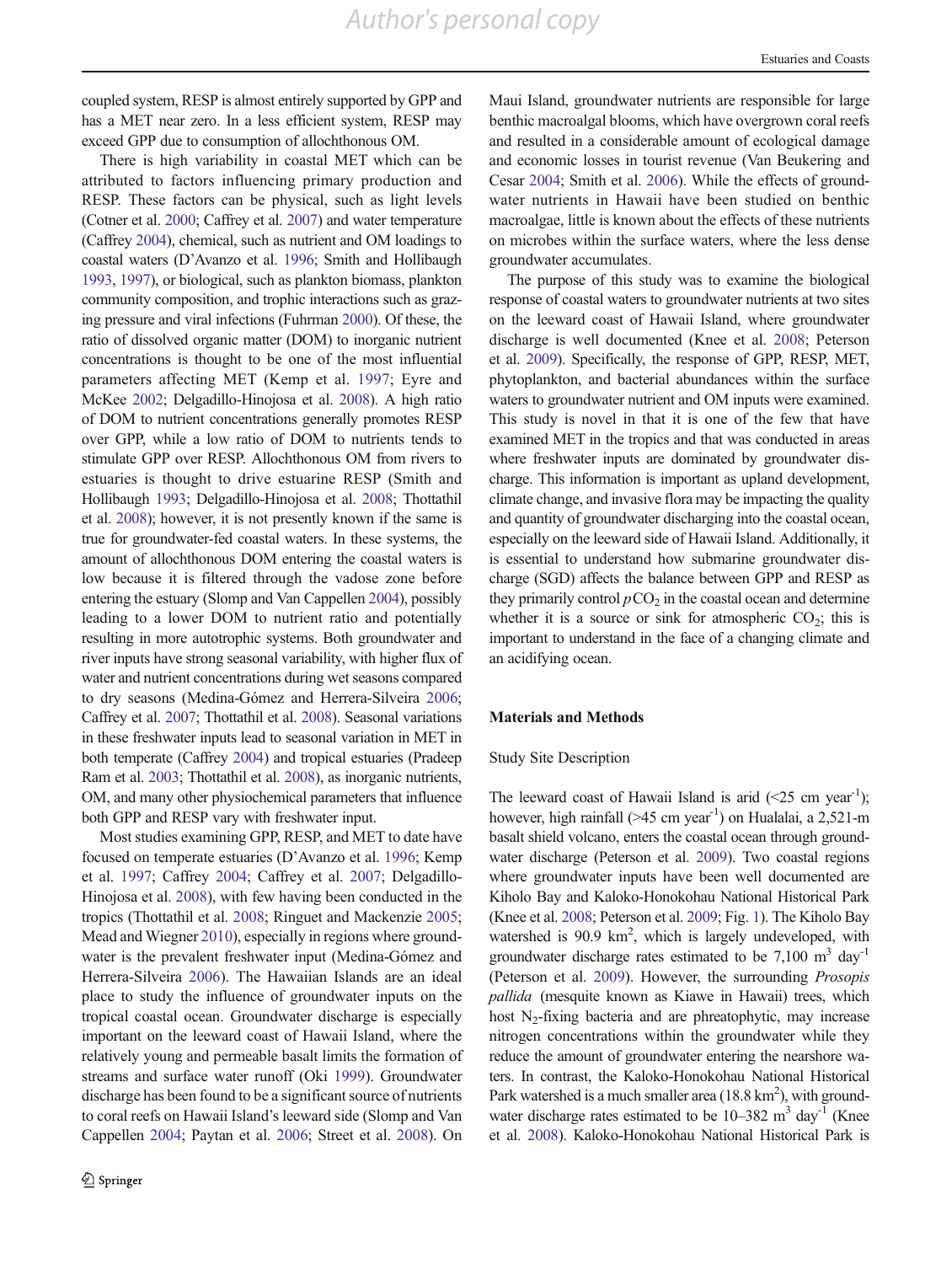<span id="page-4-0"></span>Fig. 1 Kiholo Bay (a) and Kaloko-Honokohau National Historical Park (b) are two nearshore regions on the leeward coast of Hawaii Island (inset), HI, USA, where groundwater enters the coastal ocean



threatened by upland development; its watershed is much more developed than Kiholo Bay's one, containing a wastewater treatment plant injection well, county landfill, and a golf course, as well as rapidly expanding residential and industrial areas (DeVerse [2006\)](#page-13-0). Groundwater entering Kaloko-Honokohau National Historical Park has been characterized as having high nutrient concentrations (Johnson et al. [2008;](#page-13-0) Knee et al. [2008](#page-13-0); Street et al. [2008\)](#page-13-0); in comparison, nutrient inputs to Kiholo Bay are not well characterized.

# Salinity Mapping

To delineate and determine extent of groundwater plumes, high-resolution spatial surface water salinity mapping was conducted by continuously pumping surface water (5- to 10 cm-deep) with an 800 L  $h^{-1}$  impeller driven bilge pump through a YSI 6600 V2 multiparameter sonde interfaced with a YSI 650 MDS data logger and a Garmin etrex GPS unit. This setup (a modification of Bean et al. [2002](#page-12-0)) was mounted to a kayak, which was navigated around the coastline and then within that boundary in a grid-like fashion, while surface water salinity and GPS coordinates were recorded every 3 s. Data were uploaded through YSI's Ecowatch® software and imported into Golden Software's SURFER 9. High-resolution maps of surface water salinity for each sampling event were developed using a Krigging interpolation (Fig. [2\)](#page-5-0).

#### Water Collection and Analyses

To examine the influence of groundwater in the coastal ocean, surface water (<5 cm) samples were collected, as groundwater, and its constituents are separated from ocean water by density stratification in a 0.5- to 2-m-deep halocline. Surface water from each of the two sites was collected once monthly from six stations at both sites, with three stations haphazardly chosen within the groundwater plume and three stations outside of it between March 2011 and February 2012. Groundwater plumes were defined prior to sampling as areas with salinities near the mean value of the salinity range found at that site to ensure that samples contained a mixture of groundwater and seawater. Wet and dry seasons were defined using the Hawaii Department of Health's delineations, where the wet season is from November to April and the dry season is from May to October. In- and outplume stations were selected during surface water salinity mapping. Samples were collected during morning hours at low tide when groundwater fluxes are most detectable (Peterson et al. [2009](#page-13-0)) and wind induced mixing was minimal. Water samples were collected in 10 L acid-washed high-density polyethylene carboys, which were insulated with towels, away from direct sunlight to maintain a stable temperature  $(\pm 0.3 \degree C)$  during transport to the laboratory.

Water samples for dissolved organic carbon (DOC), total dissolved nitrogen (TDN), and total dissolved phosphorus (TDP), as well as for  $NO_3^- + NO_2^-$ ,  $PO_4^3$ <sup>-</sup>,  $H_4SiO_4$ , and  $NH_4^+$ , were taken from each carboy, filtered through a combusted (6 h at 500 °C) GF/F (Whatman®) filter, and stored frozen until analysis. DOC and TDN were analyzed on a Shimadzu TOC-V CSH, TNM-1 analyzer following recommendations of Sharp et al. [\(2002\)](#page-13-0), with detection limits (DL) 10.0 and 5.0  $\mu$ mol L<sup>-1</sup>, respectively. Dissolved organic nitrogen (DON) was calculated from the differences between TDN and dissolved inorganic nitrogen (DIN= $NO_3^- + NO_2^- + NH_4^+$ ). Concentrations of  $NO_3^- +$  $NO<sub>2</sub><sup>-</sup>$  (USEPA 353.4, DL=0.1 μmol L<sup>-1</sup>),  $PO<sub>4</sub><sup>3</sup><sup>-</sup>$  (USEPA 365.5, DL=0.1 μmol L<sup>-1</sup>), H<sub>4</sub>SiO<sub>4</sub> (USEPA 366, DL=1.0 μmol L<sup>-1</sup>),  $NH_4^+$  (USGS I-2525, DL=1.0 µmol L<sup>-1</sup>), and TDP (USGS 4650–03, DL=0.5  $\mu$ mol L<sup>-1</sup>) were determined using a Technicon Pulse II AutoAnalyzer. Dissolved organic phosphorous (DOP) was calculated from the difference between TDP and PO<sub>4</sub><sup>3</sup>. GF/F filters used here were then flash frozen, stored at −80 °C, and later analyzed for chlorophyll a (Chl a). Chl a was measured on a Turner 10-AU fluorometer following EPA method 445.0. All inorganic and organic nutrient samples were analyzed at the University of Hawaii at Hilo Analytical Laboratory.

To quantify phytoplankton and bacterial abundances, water from each carboy was removed, combined with gluteraldehyde (for a final concentration of 0.5 % gluteraldehyde), and placed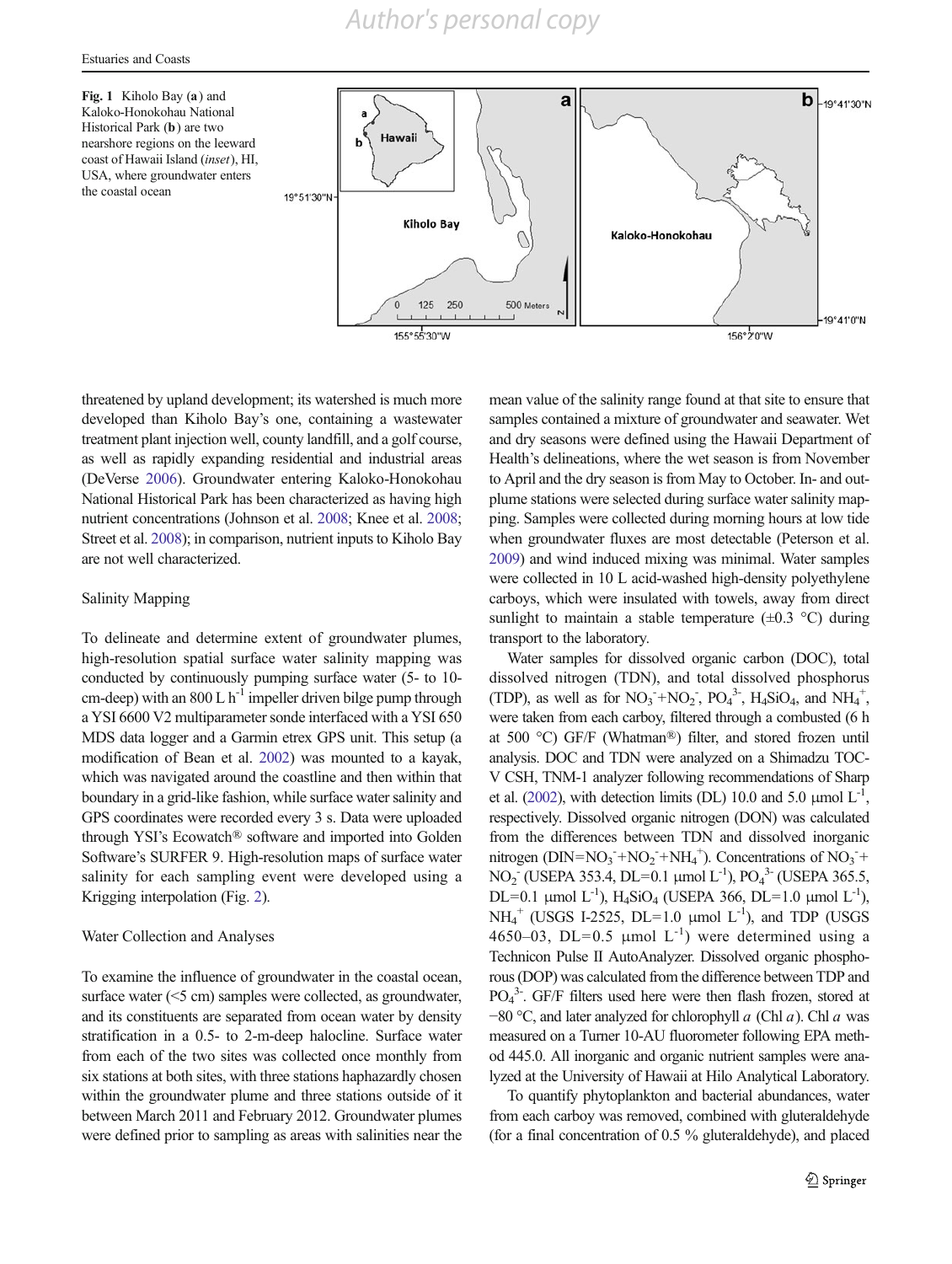Estuaries and Coasts

<span id="page-5-0"></span>

Fig. 2 Surface water salinity (ppt) mapping was used to delineate regions inside and outside of groundwater plumes on each sampling day. Above are examples of maps developed at Kiholo Bay (a) on October 23, 2011 and Kaloko-Honokohau (b) on July 29, 2011

on ice for 20 min before storage at −80 °C. Thawed samples were analyzed on an Accuri C6 flow cytometer, calibrated with Invitrogen Countbrite® counting beads and Spherotech® 8-peak validation beads. Samples for phytoplankton analysis were analyzed for 2 min with a single wash and agitation between samples. For bacterial analysis, samples were stained with Invitrogen SYTO BC green nucleic acid stain and analyzed for 20 s, with two washes between samples. Estimated spherical volume (ESV) of phytoplankton, calculated from size and abundance measurements derived from flow cytometry, was used as a proxy for phytoplankton biovolume (Li et al. [1993](#page-13-0)).

Physiochemical parameters were also measured from each carboy including turbidity (Hach 2100P), pH (VWR sympHony SP70P), water temperature, and salinity (YSI 6600 V2 sonde). Photosynthetically active radiation was measured in situ using a Li-Cor LI-250A with a spherical quantum sensor.

#### $O<sub>2</sub>$  Incubations

Changes in dissolved oxygen (DO) concentration were measured in light/dark bottle incubation experiments to determine GPP, RESP, and MET, following methods modified from Mead and Wiegner ([2010](#page-13-0)). DO concentrations were measured using a Hach® LBOD101 luminescence DO probe (ASTM D888-05 method C), calibrated using the water saturated air method prior to use. Incubations were conducted under controlled laboratory conditions (and are referred to as potential measurements) in order to make comparisons over spatial and temporal scales as natural variations in light intensity and water temperature can strongly influence these processes. Each carboy was mixed and siphoned (overflowing three times) into eight, acid-washed, 60 ml Wheaton® borosilicate biological oxygen demand (BOD) bottles. Initial DO concentration was measured from each BOD bottle using the Hach LDO probe. Four bottles were incubated in the dark, while the remaining four were incubated at a light intensity of 460 μmol photons  $m^{-2}$  s<sup>-1</sup>, the intensity at which the highest rate of photosynthetic activity occurred, as determined through photosynthesis vs. irradiance curves for each site (Johnson [2012\)](#page-13-0). The BOD bottles were incubated at  $25^{\circ}$ C ( $\pm$ 1°C of ambient site temperatures) in a cooler filled with sample water for 14 h to provide a measurable change in DO concentration in both light and dark treatments. The LDO probe provided comparable results to the Winkler titration ( $R^2$ =0.993,  $p$  <0.001), with a more precise DO measurement (>0.5 µmol O<sub>2</sub> L<sup>-1</sup>) than the Winkler method (>2.0 µmol  $O_2$  L<sup>-1</sup>), and substantially reduced processing time and operating costs.

The difference between the initial and light bottle DO concentration divided by incubation time was used to determine potential net primary production (pNPP; Eq. 1), while the difference between initial and dark bottle DO concentration divided by incubation time was used to determine RESP (Eq. 2), which are reported as positive values in this paper. Daily potential gross primary production (pGPP) was calculated as the sum of pNPP<sub>Hourly</sub> and RESP<sub>Hourly</sub> multiplied by the average number of daylight hours (12.13 h; Eq. 3). Potential metabolism (pMET) was calculated as the difference between daily pGPP and daily RESP (RESP $_{\text{Hourly}}$  multiplied by 24 h; Eq. [4\)](#page-6-0), under the assumption that phytoplankton RESP is similar under light and dark conditions (Bender et al. [1987\)](#page-12-0).

$$
pNPP_{Hourly}(mmol O_2 m^{-3}h^{-1}) = ( [O_2]_{Light} - [O_2]_{Initial}) / 14 h \quad (1)
$$

$$
RESP_{Hourly}(mmol\ O_2m^{-3}h^{-1})=\left(\left[O_2\right]_{Initial}-\left[O_2\right]_{Dark}\right)/14\ h\quad \ \ (2)
$$

$$
pGPP_{Daily}(mmol O_2m^{-3}day^{-1}) = (pNPP_{Hourly} + (RESP_{Hourly}) \times 12.13 h)
$$
\n(3)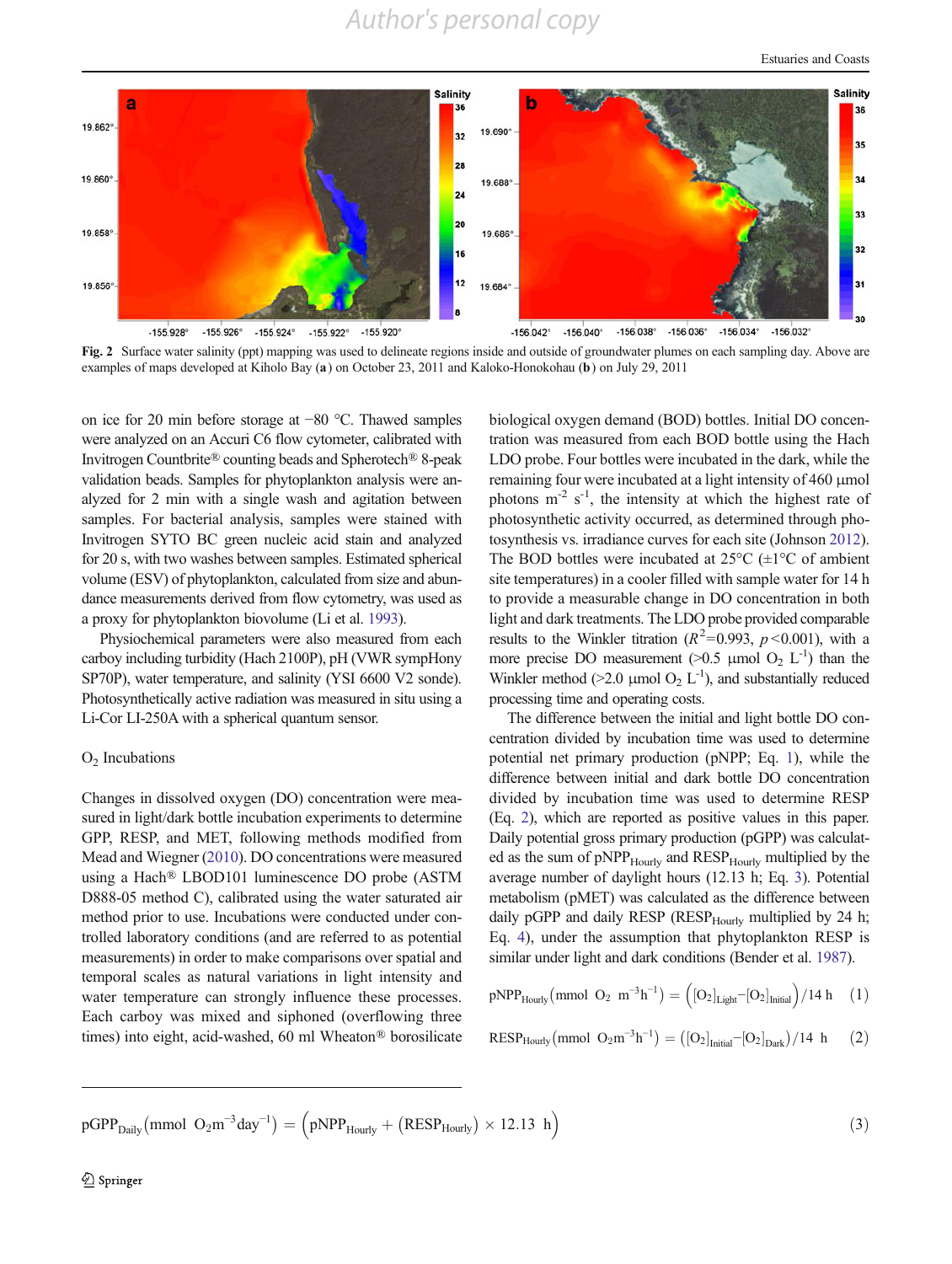<span id="page-6-0"></span>Estuaries and Coasts

$$
pMET_{Daily}(mmol\ O_2m^{-3}day^{-1}) = pGPP_{Daily}-(RESP_{Hourly} \times 24\ h)
$$
\n(4)

# Statistical Analyses

pGPP, RESP, and pMET were compared using individual three-way analysis of variances (ANOVAs) with site (Kiholo Bay vs. Kaloko-Honokohau National Historical Park), plume (inside vs. outside groundwater plume), and season (wet vs. dry season) as factors. Regression analysis was used to evaluate the contribution of pGPP and RESP on pMET; however, we do recognize that these factors are not independent of pMET. Non-normal data were transformed using an arcsine transformation to meet assumptions for parametric tests. Stepwise linear regression models were used to examine how GPP, RESP, and pMET were related to phytoplankton abundance and biovolume, bacterial abundance, inorganic nutrients and DOM concentrations, and other abiotic factors that influence these biological processes. Correlations were used to examine associations between surface water salinity and  $NO_3^- + NO_2^-$  at each site. Statistical analyses were conducted using Minitab 14 statistical software.

## **Results**

## Salinity

Surface water salinity was significantly lower within groundwater plumes ( $p$  < 0.001), with lower salinity found in-plume at Kiholo Bay (mean $\pm$ SE=25.81 $\pm$ 0.68 ppt) than in-plume at Kaloko-Honokohau National Historical Park (33.85±0.10 ppt). Surface water salinity outside of groundwater plumes was similar at Kiholo Bay (34.64±0.3 ppt) and Kaloko-Honokohau National Historical Park (34.92±0.1 ppt; Table 1). No significant difference was found in surface water salinity within the groundwater plumes between the wet and dry seasons at Kiholo Bay  $(p=0.495)$  or Kaloko-Honokohau National Historical Park  $(p=0.434)$ . Mixing plots depicting the relationship between surface water salinity and  $NO_3^- + NO_2^-$  concentrations show nonconservative mixing at both sites, further suggesting biological uptake of groundwater nutrients (Fig. [3](#page-7-0)).

Incubation Analyses

# pGPP

Across sites, average pGPP was over two times higher within groundwater plumes  $(7.07 \pm 2.63 \text{ mmol O}_2 \text{ m}^{-3} \text{ day}^{-1})$  than outside of them  $(2.81 \pm 0.24 \text{ mmol O}_2 \text{ m}^{-3} \text{ day}^{-1}; p < 0.001)$ . Overall, pGPP was two times higher at Kiholo Bay  $(9.51 \pm$ 2.3 mmol  $O_2$  m<sup>-3</sup> day<sup>-1</sup>) than at Kaloko-Honokohau National

|                                                                |               |     |                         |                                             |                          |            | Table 1 Mean (SE) physiochemical and nutrient parameters of surface water samples collected at Kiholo Bay, HI and Kaloko-Honokohau National Historical Park, HI                                       |              |               |                |
|----------------------------------------------------------------|---------------|-----|-------------------------|---------------------------------------------|--------------------------|------------|-------------------------------------------------------------------------------------------------------------------------------------------------------------------------------------------------------|--------------|---------------|----------------|
| Site                                                           |               |     |                         | Location Season Temp (°C) Salinity (ppt) pH |                          |            | Turbidity (NTU) $PQ_4^2$ ( $\mu$ mol L <sup>1</sup> ) NO <sub>3</sub> ( $\mu$ mol L <sup>1</sup> ) DIN ( $\mu$ mol L <sup>1</sup> ) DON ( $\mu$ mol L <sup>1</sup> ) DOC ( $\mu$ mol L <sup>1</sup> ) |              |               |                |
| Kiholo Bay                                                     | In-plume Wet  |     | $25.0(0.2)$ $25.3(0.9)$ |                                             | 8.13(0.03) 0.36(0.09)    | 0.48(0.16) | 15.99 (1.78)                                                                                                                                                                                          | 16.55 (1.83) | 25.46 (11.86) | 138.02 (35.68) |
|                                                                |               | Dry |                         | $25.4(0.1)$ $26.2(1.0)$                     | 8.10 (0.01) 0.37 (0.04)  | 0.25(0.07) | 1.75(1.48)                                                                                                                                                                                            | 12.89 (1.46) | (0.34(2.54)   | 202.65 (21.97) |
|                                                                | Out-plume Wet |     |                         | $25.0(0.1)$ 34.0 $(0.5)$                    | 8.14 (0.01) 0.20 (0.04)  | 0.01(0.01) | 2.64 (0.76)                                                                                                                                                                                           | 4.50 (0.88)  | 26.47 (11.14) | (45.77 (39.12) |
|                                                                |               | Dry |                         | $25.8(0.1)$ 35.1 $(0.1)$                    | $8.14(0.02)$ 0.16 (0.01) | 0.09(0.06) | 0.85(0.24)                                                                                                                                                                                            | 4.24 (0.78)  | 6.62(1.74)    | 253.10 (51.86) |
| Kaloko-Honokohau In-plume                                      |               | Wet |                         | 24.1 (0.2) 33.8 (0.2)                       | 8.24(0.02) 0.32(0.11)    | ND<0.1     | 2.65 (0.29)                                                                                                                                                                                           | 4.81 (0.82)  | 28.96 (12.65) | (72.37(47.64)) |
|                                                                |               | Δr  |                         | $25.9(0.1)$ 33.9 $(0.1)$                    | 8.26 (0.02) 0.24 (0.03)  | ND < 0.1   | 1.35 (0.10)                                                                                                                                                                                           | 5.51 (0.67)  | 5.80(1.38)    | 220.31 (38.57) |
|                                                                | Out-plume Wet |     |                         | $24.1(0.3)$ 35.1 $(0.2)$                    | 8.20 (0.01) 0.23 (0.07)  | ND<0.1     | 0.97(0.19)                                                                                                                                                                                            | 2.69 (0.70)  | 37.30 (17.68) | 185.65 (46.39) |
|                                                                |               | Dry |                         | $25.9(0.1)$ 34.7 $(0.1)$                    | 8.20 (0.02) 0.13 (0.01)  | ND<0.1     | 1.12(0.19)                                                                                                                                                                                            | 5.58 (0.65)  | 5.92 (1.48)   | 214.11 (28.80) |
| Measurements of DOP were below DLs of 0.5 µmol L <sup>-1</sup> |               |     |                         |                                             |                          |            |                                                                                                                                                                                                       |              |               |                |
| ND nondetectable                                               |               |     |                         |                                             |                          |            |                                                                                                                                                                                                       |              |               |                |

2 Springer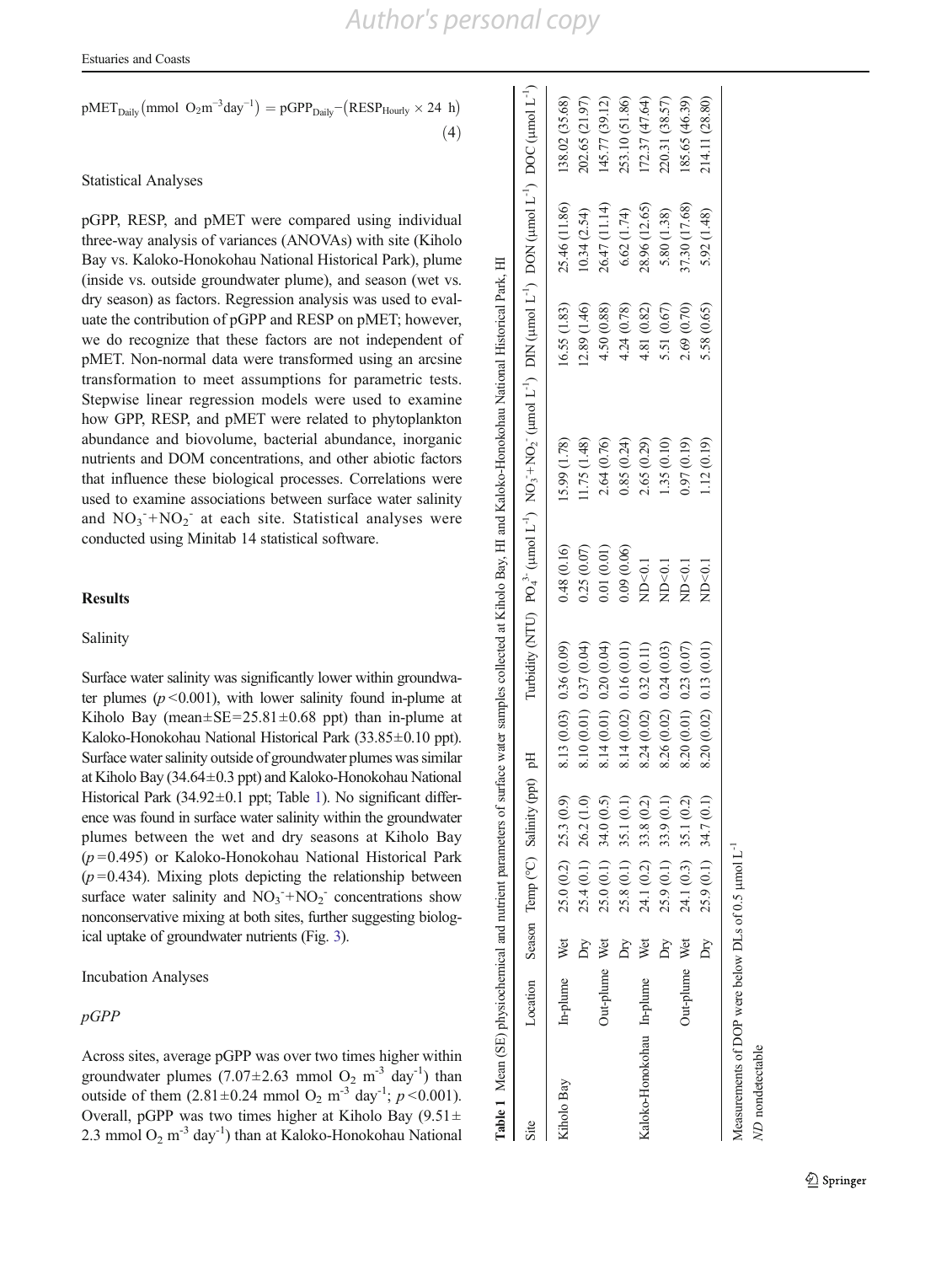<span id="page-7-0"></span>Fig. 3 Mixing plot of  $NO_3^-$ +  $NO<sub>2</sub>$  concentrations with salinity. Triangles represent samples collected at Kiholo Bay (solid conservative mixing line), while squares represent samples collected at Kaloko-Honokohau National Historical Park (dashed conservative mixing line). The enclosed area is an enlargement of the values found at higher salinities



Historical Park (4.85±0.68 mmol O<sub>2</sub> m<sup>-3</sup> day<sup>-1</sup>; p=0.015). pGPP between wet (7.34 $\pm$ 1.57 mmol O<sub>2</sub> m<sup>-3</sup> day<sup>-1</sup>) and dry  $(7.61 \pm 2.13 \text{ mmol O}_2 \text{ m}^{-3} \text{ day}^{-1})$  seasons were similar ( $p =$ 0.319) across sites. A stepwise linear regression suggests that ESV and DIN were the best predictors of pGPP at Kiholo Bay  $(R^2=0.52, p=0.004)$ , while Chl a and ESV were the best predictors at Kaloko-Honokohau National Historical Park  $(R^2=0.71, p=0.008).$ 

#### Respiration

On average across sites, RESP was two times higher within groundwater plumes  $(12.39 \pm 0.82 \text{ mmol O}_2 \text{ m}^{-3} \text{ day}^{-1})$  than outside of them  $(5.44 \pm 0.43 \text{ mmol O}_2 \text{ m}^{-3} \text{ day}^{-1}; p \le 0.001)$ . RESP was significantly lower at Kiholo Bay (8.39±0.78 mmol  $O_2$  m<sup>-3</sup> day<sup>-1</sup>) than at Kaloko-Honokohau National Historical Park (9.46±0.82 mmol O<sub>2</sub> m<sup>-3</sup> day<sup>-1</sup>; p=0.029). RESP was significantly different between the wet and dry seasons ( $p =$ 0.010) across sites, with RESP being higher within the dry season (9.80 $\pm$ 0.86 mmol O<sub>2</sub> m<sup>-3</sup> day<sup>-1</sup>) than during the wet season (7.71 $\pm$ 0.68 mmol O<sub>2</sub> m<sup>-3</sup> day<sup>-1</sup>). Stepwise linear regressions suggest that  $NO_3^- + NO_2^-$  concentration was the most influential parameter affecting RESP at Kiholo Bay  $(R^2=0.40, p<0.001)$ , while there were no significant predictors of RESP at Kaloko-Honokohau National Historical Park.

#### Potential Metabolism

There was no significant difference in surface water pMET between in-plume and out-plume stations across sites  $(p =$ 0.132). However, there was a significant difference in pMET between sites; surface waters at Kiholo Bay (pMET=1.13 $\pm$ ) 2.37 mmol  $O_2$  m<sup>-3</sup> day<sup>-1</sup>) were less heterotrophic than those at Kaloko-Honokohau National Historical Park (−4.61±0.89 mmol  $O_2$  $O_2$  m<sup>-3</sup> day<sup>-1</sup>;  $p = 0.003$ ; Table 2; Fig. [4\)](#page-8-0). Surface waters at Kiholo Bay were frequently heterotrophic; however, they switched twice to highly autotrophic conditions during the year. The elevated RESP within the dry season resulted in more heterotrophic conditions during this season (−2.19±1.50 mmol O<sub>2</sub> m<sup>-3</sup> day<sup>-1</sup>) than in the wet season (−0.36±2.4 mmol O<sub>2</sub> m<sup>-3</sup> day<sup>-1</sup>) across sites ( $p = 0.020$ ). In-plume samples collected at Kiholo Bay during September and November 2011 were outliers with regards to pGPP and pMET, with measurements eight and ten times higher than the mean values, respectively. These values were not removed from the data set as they are supported by nutrient and phytoplankton biovolume measurements and represent the high variability within this system. Linear regressions indicated that pGPP ( $R^2$ =0.892,  $p$  <0.001) affected pMET more than RESP ( $R^2$ =0.099,  $p$ =0.002) at both sites. The two sites were analyzed separately as pGPP, RESP, and pMET were significantly different between them (Fig. [5\)](#page-9-0). At Kiholo Bay, pGPP explained 89 % of the variation in pMET ( $p < 0.001$ ), while RESP only explained 3 % ( $p = 0.084$ ). Likewise at Kaloko-Honokohau National Historical Park, pGPP was a significant predictor of pMET ( $p = 0.001$ ) and accounted for 21 % of the variability. However at Kaloko-Honokohau National Historical Park, RESP accounted for more of pMET than pGPP, explaining 45 % of the variability ( $p < 0.001$ ).

#### Phytoplankton Biovolume and Bacterial Cell Abundance

Phytoplankton biovolume (estimated through ESV) was two times higher within groundwater plumes  $(2.66 \times 10^5 \pm 4.39 \times$  $10^4$   $\mu$ m<sup>3</sup> ml<sup>-1</sup>) than outside of them  $(1.10 \times 10^5 \pm 6.52 \times$  $10^3$   $\mu$ m<sup>3</sup> ml<sup>-1</sup>; *p* <0.001). It was also two times higher at Kiholo Bay  $(2.30 \times 10^5 \pm 3.86 \times 10^4 \text{ }\mu\text{m}^3 \text{ }\text{ml}^{-1})$  than at Kaloko-Honokohau National Historical Park  $(1.31 \times 10^5 \pm 1.29 \times$  $10^4$   $\mu$ m<sup>3</sup> ml<sup>-1</sup>; *p*=0.004). No difference in phytoplankton biovolume was detected between the wet  $(2.02 \times 10^5 \pm 4.20 \times$  $10^4$  μm<sup>3</sup> ml<sup>-1</sup>) and dry  $(1.77 \times 10^5 \pm 2.45 \times 10^4$  μm<sup>3</sup> ml<sup>-1</sup>) seasons  $(p=0.33)$  across sites. ESV was significantly correlated to  $NO<sub>3</sub><sup>-</sup>+NO<sub>2</sub><sup>-</sup> concentrations at Kiholo Bay (*r*=0.41, *p*=0.001);$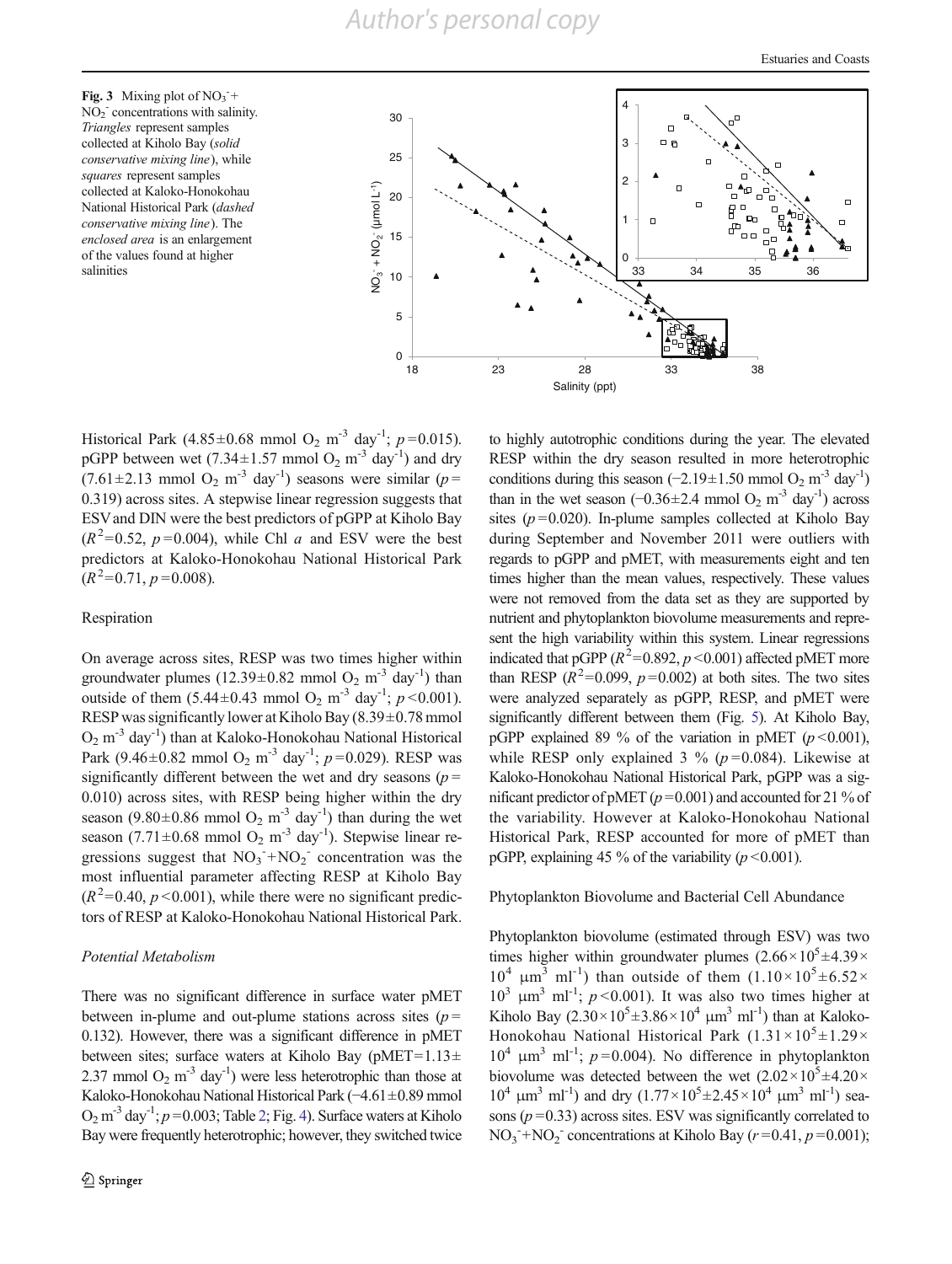*Author's personal copy*

| <b>Site</b>      | Location  | Season | Sample<br>size | Bacteria abundance<br>$(\times 10^5 \text{ cells ml}^{-1})$ | Phytoplankton abundance<br>$(\times 10^3$ cells ml <sup>-1</sup> ) | Phytoplankton biovolume<br>$(\times 10^5 \text{ }\mu\text{m}^3 \text{ }\text{ml}^{-1})$ | Chl $a$<br>$(\mu g L^{-1})$ |
|------------------|-----------|--------|----------------|-------------------------------------------------------------|--------------------------------------------------------------------|-----------------------------------------------------------------------------------------|-----------------------------|
| Kiholo Bay       | In-plume  | wet    | 12             | 6.81(1.01)                                                  | 6.14(0.81)                                                         | 4.50(1.45)                                                                              | 0.48(0.08)                  |
|                  |           | dry    | 18             | 7.46(0.83)                                                  | 16.25(2.83)                                                        | 2.69(0.65)                                                                              | 0.30(0.05)                  |
|                  | Out-plume | wet    | 12             | 5.49(0.34)                                                  | 8.84(1.50)                                                         | 1.15(0.20)                                                                              | 0.17(0.05)                  |
|                  |           | dry    | 18             | 6.01(0.29)                                                  | 22.92 (2.27)                                                       | 1.17(0.07)                                                                              | 0.10(0.01)                  |
| Kaloko-Honokohau | In-plume  | wet    | 12             | 5.53(0.38)                                                  | 7.46(0.79)                                                         | 1.57(0.31)                                                                              | 0.99(0.28)                  |
|                  |           | dry    | 12             | 4.02(0.23)                                                  | 13.13 (2.32)                                                       | 1.63(0.36)                                                                              | 0.28(0.04)                  |
|                  | Out-plume | wet    | 12             | 5.62(0.39)                                                  | 8.55(1.16)                                                         | 0.88(0.10)                                                                              | 0.27(0.07)                  |
|                  |           | dry    | 12             | 5.46(0.24)                                                  | 13.38 (1.39)                                                       | 1.21(0.17)                                                                              | 0.18(0.03)                  |

<span id="page-8-0"></span>Table 2 Mean (SE) biological parameters of surface water samples collected at Kiholo Bay and Kaloko-Honokohau National Historical Park, HI

however, it was not significantly correlated at Kaloko-Honokohau National Historical Park ( $r = 0.30$ ,  $p = 0.057$ ). Bacteria cell abundance was significantly higher at Kiholo Bay  $(6.51 \times 10^5 \pm 3.5 \times 10^4 \text{ cells ml}^{-1})$  than Kaloko-Honokohau National Historical Park  $(5.22 \times 10^5 \pm 1.9 \times 10^4$  cells ml<sup>-1</sup>;  $p =$ 0.005). No significant differences in bacterial cell abundance were found between in- and out-plume stations  $(p=0.219)$  or between wet and dry season  $(p=0.994)$  across sites (Table 2).



Fig 4 Average (SE) pGPP, RESP, and pMET at Kiholo Bay (a) and Kaloko-Honokohau National Historical Park (b) observed inside and outside for groundwater plumes during wet and dry seasons (2011–2012)

Bacteria cell abundance was significantly correlated to turbidity  $(r = -0.424, p = 0.003)$  and concentrations of TDP  $(r = -0.483,$  $p \le 0.001$ ), TDN (r = -0.486,  $p \le 0.001$ ), and DON (r = -0.445,  $p$  <0.001) at Kiholo Bay; however, it was only significantly correlated to DON concentrations  $(r = -0.459, 0.001)$  at Kaloko-Honokohau National Historical Park.

#### Discussion

Effect of Groundwater on pGPP, RESP, and pMET

Increased GPP has been observed in response to freshwater inputs in other tropical (Ringuet and Mackenzie [2005](#page-13-0); Mead and Wiegner [2010\)](#page-13-0) and temperate (Gazeau et al. [2005;](#page-13-0) Azevedo et al. [2006\)](#page-12-0) riverine-dominated coastal systems. In this study, mean pGPP was several times higher within groundwater plumes, with measurements as high as 124.0 mmol  $O_2$  m<sup>-3</sup> day<sup>-1</sup>, which was 14 times higher than the maximum pGPP value outside of the groundwater plumes (8.88 mmol  $O_2$  m<sup>-3</sup> day<sup>-1</sup>). Increased surface water pGPP within groundwater plumes is likely attributed to utilization of groundwater nutrients by nearshore phytoplankton, as pGPP was positively correlated to phy-toplankton biovolume (Fig. [6a](#page-10-0)) and  $NO<sub>3</sub><sup>-</sup>+NO<sub>2</sub><sup>-</sup>$  concentrations (Fig. [6b\)](#page-10-0). Our findings are consistent with previous studies that have found that inorganic nutrients, particularly nitrogen, stimulate GPP in coastal (D'Avanzo et al. [1996](#page-12-0); Kemp et al. [1997;](#page-13-0) Caffrey [2004;](#page-12-0) Azevedo et al. [2006](#page-12-0); Russell et al. [2006](#page-13-0)) and pelagic (McAndrew et al. [2007](#page-13-0); Viviani et al. [2011\)](#page-13-0) systems. Concentrations of  $NO_3 + NO_2$  measured in groundwater entering Kaloko-Honokohau National Historical Park are high (up to 82.6 μmol  $L^{-1}$ ; Knee et al. [2008;](#page-13-0) Johnson et al. 2008; Street et al. [2008](#page-13-0)); however, concentrations measured in this study were much lower (8.36 $\pm$ 1.02 µmol L<sup>-1</sup>) within the nearshore ground-water plumes (Table [1](#page-6-0)). These low  $NO_3^- + NO_2^-$  concentrations, coupled with  $PO_4^3$ - concentrations below DLs, suggest that nutrient availability may be limiting GPP.

While low nutrient concentrations may be controlling pGPP at Kaloko-Honokohau National Historical Park, it is difficult to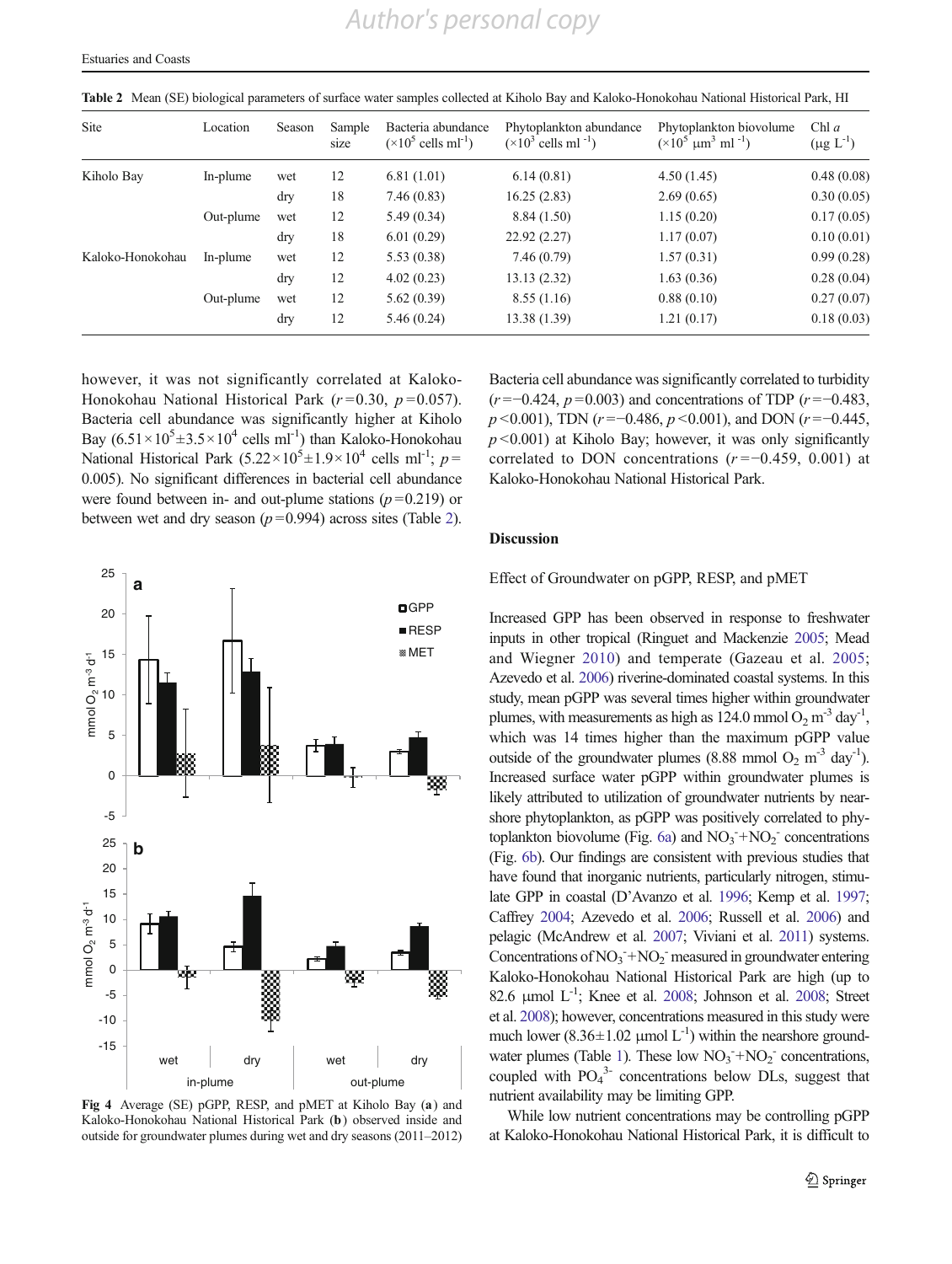# *Author's personal copy*

<span id="page-9-0"></span>Fig. 5 Regression analyses<br>
examining the influence of pGPP<br>
on pMET (A, a), RESP on pMET<br>
(B, b), and pGPP on RESP (C, c)<br>
in surface water samples.<br>
Triangles represent data collected<br>
at Kiholo Bay (*solid trendline*). examining the influence of pGPP on pMET (A, a), RESP on pMET  $(\mathbf{B}, \mathbf{b})$ , and pGPP on RESP  $(\mathbf{C}, \mathbf{c})$ in surface water samples. Triangles represent data collected at Kiholo Bay (solid trendline). Squares represent data collected at Kaloko-Honokohau National Historical Park (dashed trendline). Enclosed areas are enlargement of values found at the low-end of the scale



determine what may be controlling productivity at Kiholo Bay, where nearshore nutrient concentrations were high. Increased freshwater inputs have been found to negatively influence GPP in tropical river-dominated (Mead and Wiegner [2010\)](#page-13-0) and groundwater-fed (Medina-Gómez and Herrera-Silveira [2006\)](#page-13-0) coastal waters by reducing residence time of nutrients and autotrophs within the system. Residence time at Kiholo Bay is likely short because of the high freshwater discharge rate  $(7,100 \text{ m}^3 \text{ day}^{-1}$ , Peterson et al. [2009\)](#page-13-0) in the nearshore waters. Turbidity also strongly influences GPP in many river-dominated estuaries, where suspended particles reduce light availability to photosynthetic organisms, reducing rates of primary production (Iriarte et al. [1996](#page-13-0); Cotner et al. [2000](#page-12-0); Pradeep Ram et al. [2003](#page-13-0); Thottathil et al. [2008](#page-13-0)). Turbidity at Kiholo Bay was much lower (0.08–0.73 NTU) than that found in river-dominated estuaries in Hawaii (Kaneohe Bay: 1–8 NTU, De Carlo et al. [2007](#page-12-0); Hilo Bay: 0.7–6.8 NTU, Mead and Wiegner [2010](#page-13-0)). While high turbidity may not be inducing light limitation, photosynthesis vs. irradiance curves for each site suggest that high in situ light intensity (as high as 2,025 µmol photons  $m^2 s^{-1}$ ) may lead to photoinhibition, where primary productivity is reduced.

RESP in river-dominated estuaries has been found to increase in response to increased freshwater inputs in some regions (Pradeep Ram et al. [2003](#page-13-0); Russell et al. [2006\)](#page-13-0) and decrease in others (Mead and Wiegner [2010](#page-13-0)). This study found RESP was significantly higher within groundwater plumes, suggesting that groundwater inputs stimulated heterotrophic processes. RESP increases are typically attributed to high OM inputs (Smith and Hollibaugh [1993](#page-13-0); Kemp et al. [1997;](#page-13-0) Gazeau et al. [2005](#page-13-0)), while decreases in RESP may be due to flushing and displacement of autotrophs and heterotrophs (Iriarte et al. [1996](#page-13-0); Mead and Wiegner [2010\)](#page-13-0). Our study found no strong associations between RESP and DOC, DON, or DOP concentrations at both sites; however, concentrations may not be representative of OM loading as cycling efficiency can be high within the microbial loop (Azam et al. [1994](#page-12-0)). RESP has also been shown to be positively correlated to Chl  $a$  in a temperate riverine estuary at concentrations above 5  $\mu$ g L<sup>-1</sup> (Iriarte et al. [1996](#page-13-0)). The sites sampled in this study are oligotrophic, with low Chl *a* concentrations (range=0.01–2.57 μg L<sup>-1</sup>), which may explain why no relationship was found between Chl  $a$  and RESP. Bacterial cell abundance has also been found to be significantly correlated to RESP (Iriarte et al. [1996\)](#page-13-0); however, it was not in our study, which may be explained by the relatively low bacterial cell abundances measured at Kiholo Bay and Kaloko-Honokohau National Historical Park  $(2.4 \times 10^5 1.4 \times 10^6$  cells ml<sup>-1</sup>). While NO<sub>3</sub><sup>-+</sup>NO<sub>2</sub><sup>-</sup> concentrations were found to strongly influenced RESP at Kiholo Bay, the driving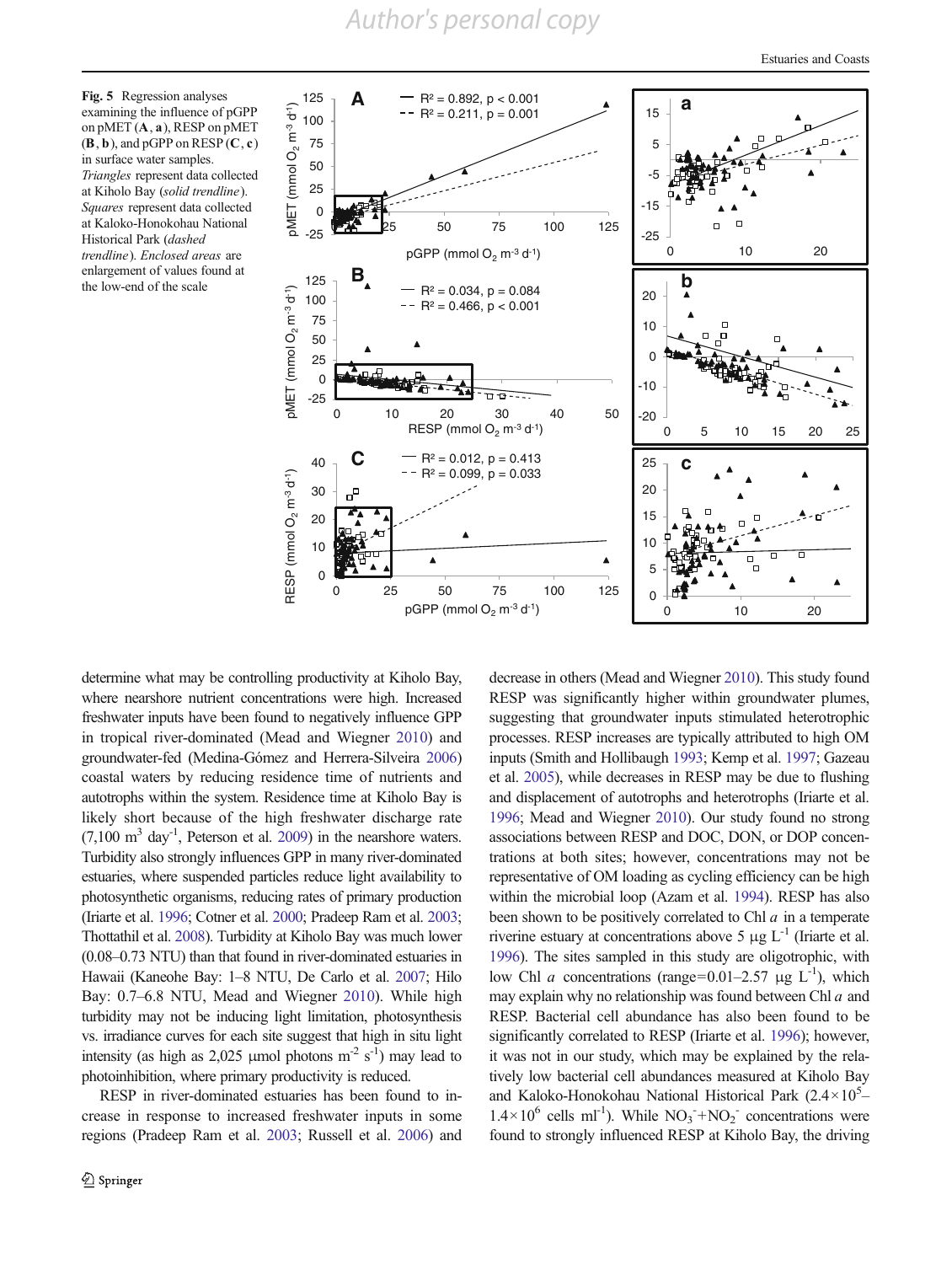<span id="page-10-0"></span>Fig. 6 Correlation between pGPP and phytoplankton biovolume (A) at Kiholo Bay  $(triangles; r=0.679, p<0.001)$ , and Kaloko-Honokohau (squares;  $r = 0.545$ ,  $p < 0.001$ ), and  $pGPP$  and  $NO_3 + NO_2$ concentrations (B) at Kiholo Bay  $(triangles; r=0.527, p<0.001)$ , and Kaloko-Honokohau National Historical Park (squares;  $r =$ 0.627, p <0.001), Hawaii Island, USA. Enclosed areas are enlargement of values clustering around the low ends of the axes



force of RESP at Kaloko-Honokohau remains unclear. Kaloko Fishpond is a highly productive (Bulseco et al., unpublished data) coastal brackish pond that enters the nearshore waters at Kaloko-Honokohau National Historical Park through a small inlet. The microbial community and OM that enters the relatively nutrient-poor coastal waters from Kaloko Fishpond, where GPP and RESP were high (Bulseco et al., unpublished data), may be enhancing nearshore RESP.

Trophic conditions have been shown to vary both within and between systems, with net heterotrophy dominating the majority of tropical (Pradeep Ram et al. [2003](#page-13-0); Thottathil et al. [2008\)](#page-13-0) and temperate river-dominated estuaries studied to date (Smith and Hollibaugh [1993;](#page-13-0) Caffrey [2004](#page-12-0); Gazeau et al. [2005](#page-13-0); Delgadillo-Hinojosa et al. [2008](#page-12-0)); however, autotrophic conditions have been found in coastal Hawaiian waters (Ringuet and Mackenzie [2005](#page-13-0); Mead and Wiegner [2010](#page-13-0)). When in-plume data from both sites were combined and compared to out-plume data, no significant differences in pMET were observed. However, significant pMET responses to groundwater inputs became more apparent when examining sites individually (Fig. [4](#page-8-0)). At Kiholo Bay, in-plume pGPP exceeded RESP, resulting in net autotrophic conditions. In contrast, at Kaloko-Honokohau National Historical Park in-plume RESP exceeded pGPP, resulting in net heterotrophic conditions. MET and the trophic status of an estuary depends on the many factors that can influence GPP and RESP. Previous research has suggested that the ratio of DIN to OM loading may control MET (Kemp et al. [1997\)](#page-13-0); however, loading was not measured in this study. While the response within the groundwater plumes varied between sites, the out-plume regions were less variable, with net heterotrophic conditions prevailing. Similarly, oceanic ends of estuaries are generally less variable than their freshwater ends, as they receive less terrestrial derived nutrients and OM than their freshwater ends (Caffrey [2004](#page-12-0); Gazeau et al. [2005;](#page-13-0) Azevedo et al. [2006\)](#page-12-0). Open ocean MET measurements are also much less variable and typically near balance (Smith and Hollibaugh [1993](#page-13-0); Viviani et al. [2011](#page-13-0)). With the exclusion of major outliers, pGPP, RESP, and pMET at Kaloko-Honokohau and Kiholo Bay fall within the range of other comparable surface waters studied (Table [3](#page-11-0)).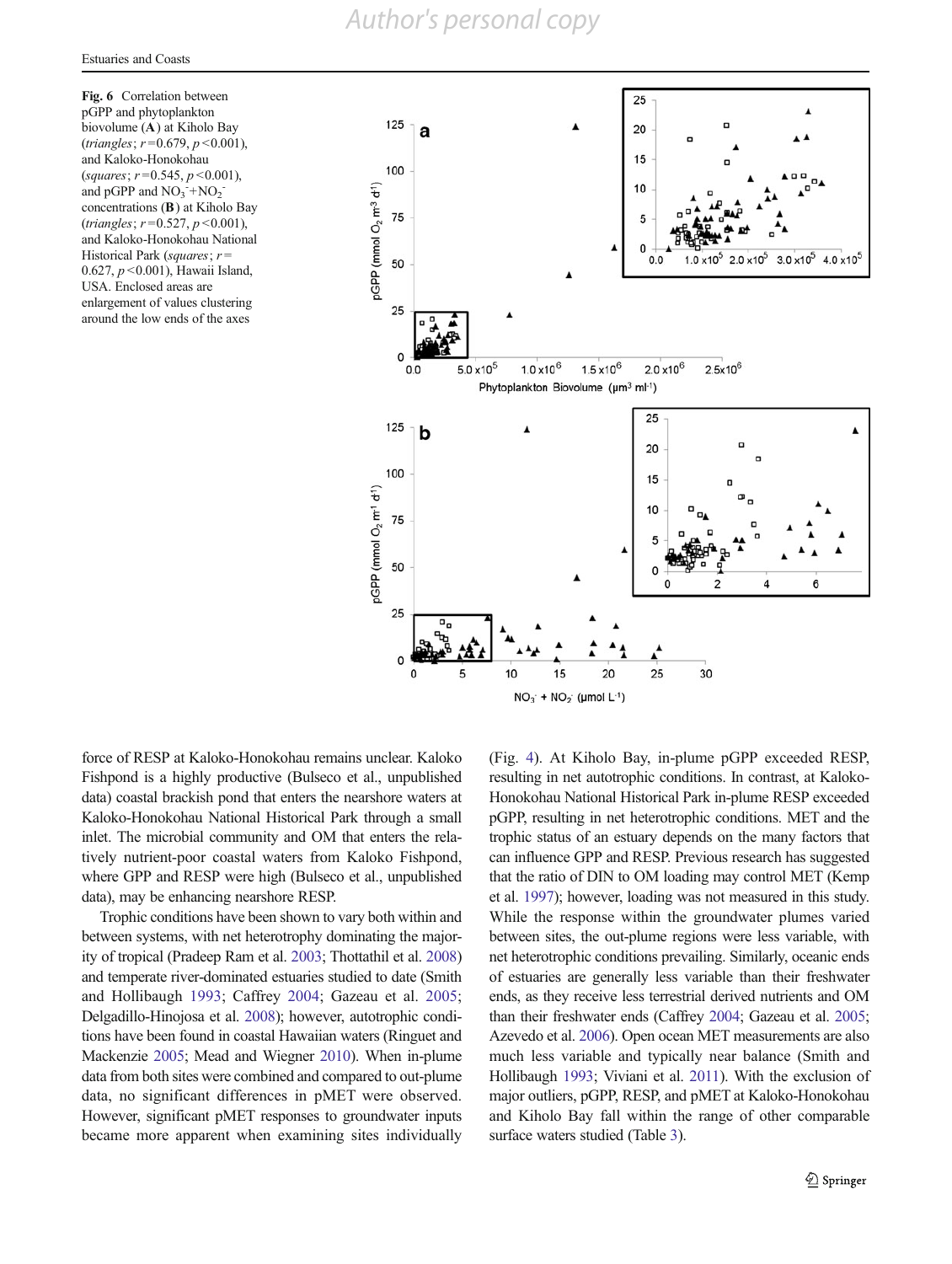<span id="page-11-0"></span>Table 3 Rage of surface water GPP, RESP, and MET (in mmol  $O_2$  m<sup>-3</sup> day<sup>-1</sup>) found in this study and comparable studies

| Location                        | Study                      | <b>GPP</b>     | <b>RESP</b>    | <b>MET</b>        |
|---------------------------------|----------------------------|----------------|----------------|-------------------|
| Kiholo Bay, HI                  | Present study              | $0.14 - 124$   | $0 - 23.88$    | $-15.82 - 118.44$ |
| Kaloko-Honokohau, HI            | Present study              | $0.07 - 20.64$ | $0.26 - 30.08$ | $-21.59 - 10.56$  |
| Hilo Bay, HI                    | Mead and Wiegner 2010      | $1.51 - 67.57$ | $0.78 - 31.81$ | $-13.09 - 54.37$  |
| Kaneohe Bay, HI                 | Ringuet and Mackenzie 2005 | $\sim$ 8       | $\sim$ 3       | $-7-10$           |
| Bay of Blanes, Spain            | Duarte et al. 2004         | $\sim$ 1–4.5   | $\sim$ 1–6.5   | $\sim$ -2.5-0.5   |
| Sagami Bay, Japan               | Hashimoto et al. 2006      | $\sim1-50$     | $\sim$ 1–16    | N/A               |
| <b>Equatorial Pacific Ocean</b> | Viviani et al. 2011        | $0.25 - 4.05$  | $0.31 - 1.56$  | $-1.31-3$         |

#### Coupling Between Processes

Coupling between production and consumption of OM can be used to infer trophic efficiency. In tightly coupled, more efficient systems, changes in RESP generally coincide with changes in GPP, as RESP is dependent on in situ production (Smith and Kemp [1995](#page-13-0)). Decoupling of these processes and low trophic efficiency can occur as allochthonous OM enters a system, increasing RESP, or as autochthonous OM exits, reducing RESP. Coupling between pGPP and RESP was weak at our two sites, with only 1.2 % of RESP explained by pGPP at Kiholo Bay  $(p=0.413)$  and 9.9 % at Kaloko-Honokohau National Historical Park ( $p = 0.033$ ; Fig. [5\)](#page-9-0). Previous studies have suggested that coupling between GPP and RESP may vary as a function of productivity, where in highly autotrophic waters, GPP and RESP are poorly coupled, while in highly heterotrophic waters, coupling between GPP and RESP can be high (Biddanda et al. [1994](#page-12-0); Smith and Kemp [1995;](#page-13-0) Iriarte et al. [1996](#page-13-0)). While most samples collected in this study exhibited relatively low productivity, decoupling of pGPP and RESP was most apparent in the samples with high pGPP (Fig. [5\)](#page-9-0). The absence of strong coupling shows that RESP was largely independent of pGPP, suggesting that RESP may be supported by allochthonous OM. Groundwater input is likely the dominate source of allochthonous OM as strong density stratification at the halocline limits upwelling and thus the influence of benthic resuspension.

pGPP and RESP can both be significant predictors of pMET. Our findings show that pGPP strongly affected pMET at Kiholo Bay, explaining 89.2 % of the variation in pMET, while RESP explained only 3 % of pMET ( $p = 0.084$ ). Our study suggests that pGPP was stimulated by  $NO_3^- + NO_2^-$  concentrations at Kiholo Bay, which supports previous research that has found that positive MET estuaries are strongly influenced by nutrients (Kemp et al. [1997](#page-13-0); Russell et al. [2006;](#page-13-0) Delgadillo-Hinojosa et al. [2008](#page-12-0)). Nutrient concentrations in the nearshore waters of Kaloko-Honokohau National Historical Park were low (Table [1](#page-6-0)), suggesting that high nutrient concentrations found within groundwater may be consumed by nearshore regions such as the highly productive Kaloko Fishpond (Bulseco et al., unpublished data). These low nutrient concentrations may be responsible for pGPP exerting less influence on pMET  $(R^2=0.229, p=0.001)$ , enabling RESP to influence pMET to a larger extent ( $R^2$ =0.466,  $p$  <0.001).

## Temporal and Spatial Variability

In order to properly assess trophic conditions of a system, temporal and spatial variability must be taken into account. Seasonal variations of MET are found in many coastal systems, where light intensity, day length, water temperature, and other factors that influence GPP and RESP vary temporally. Since seasonal variability increases with latitude, seasonal effects are likely to be higher in temperate regions than in tropical ones. A comprehensive study examining net ecosystem MET in 22 estuaries throughout North America noted that seasonal variations were relatively low in the Caribbean and Gulf of Mexico estuaries compared to more temperate US estuaries, concluding that temperature was more influential than inorganic nutrient concentrations on MET (Caffrey [2004](#page-12-0)). The incubation method used in this study controlled light and temperature conditions to focus on the impact of groundwater inputs, so seasonal variations measured here can be attributed to changes in inorganic nutrient and OM concentrations, as well as variability of phytoplankton and bacterioplankton communities. Studies have found increases in both GPP and RESP during summer; however, systems typically become more heterotrophic during the dry summer months (Kemp and Boynton [1992](#page-13-0); Smith and Hollibaugh [1997;](#page-13-0) Duarte et al. [2004](#page-13-0); Hashimoto et al. [2006](#page-13-0)). While we did not find a seasonal response in pGPP, RESP was significantly higher within dry seasons, resulting in more heterotrophic conditions (Fig. [4\)](#page-8-0). Other studies have found a reduction in GPP during wet seasons, as increased freshwater inputs can reduce residence time and flush autotrophs from the system (Medina-Gómez and Herrera-Silveira [2006;](#page-13-0) Mead and Wiegner [2010\)](#page-13-0). While we did not find seasonal differences in pGPP, displacement of microbes or a decrease in residence time may be shifting the geographic extent of the biological response outside of the inplume region we studied. In our study, variability of pGPP and pMET was profound on shorter temporal scales, with large month-to-month variability that did not fall within a particular season. At Kiholo Bay, high pGPP was observed in September 2011 (54.7±34.7 mmol  $O_2$  m<sup>-3</sup> day<sup>-1</sup>) and November 2011 (42.3  $\pm 10.6$  mmol O<sub>2</sub> m<sup>-3</sup> day<sup>-1</sup>), whereas it was relatively low in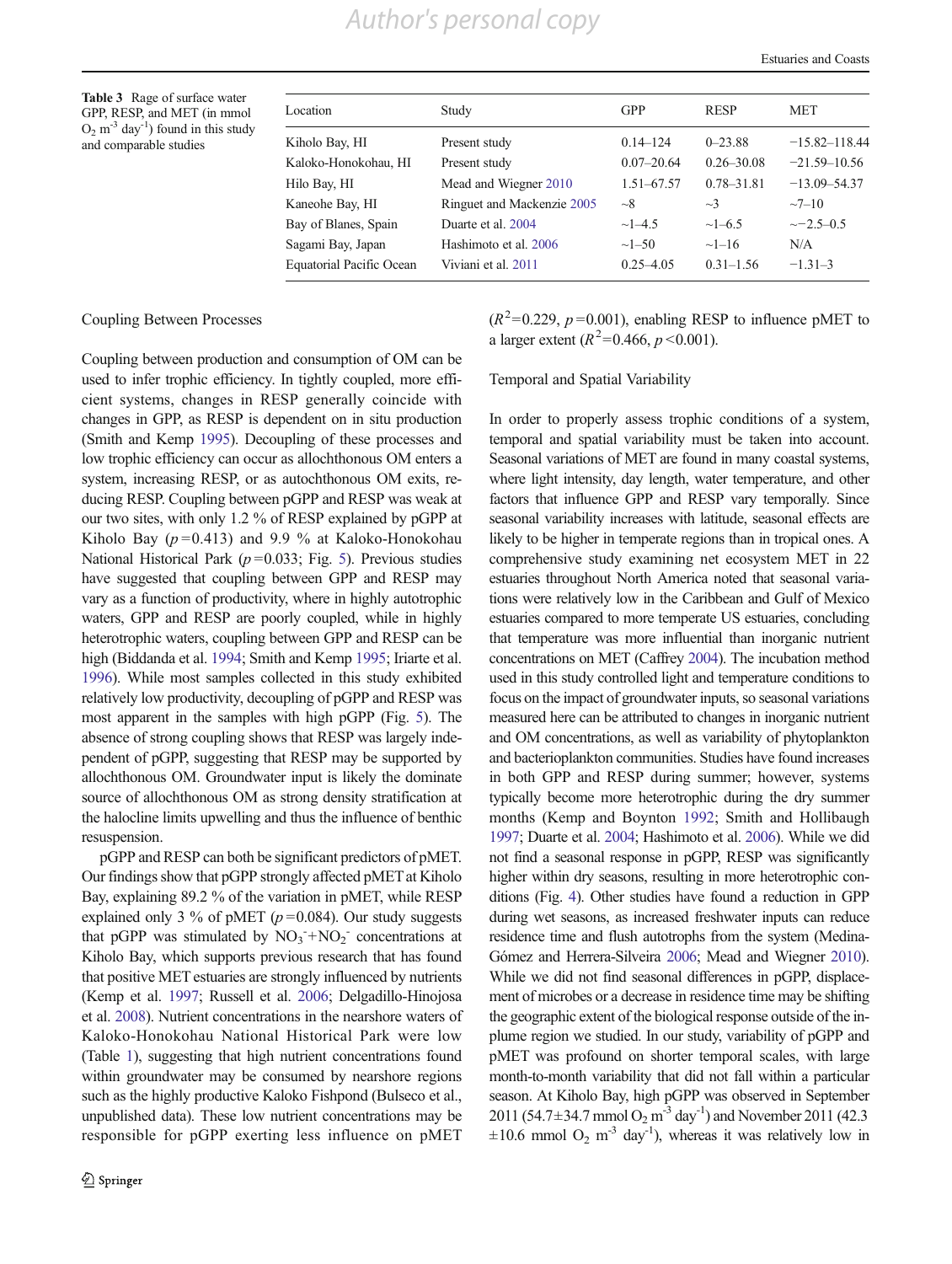<span id="page-12-0"></span>October 2011 (6.44 $\pm$ 1.31 mmol O<sub>2</sub> m<sup>-3</sup> day<sup>-1</sup>). These pulses in GPP and those found in other studies (Karl et al. [2003](#page-13-0)) suggest that MET measurements in highly dynamic systems should be taken on short temporal scales in order to accurately assess the true metabolic condition of a system.

High spatial variability in MET has been found in many systems (Smith and Kemp [2001](#page-13-0); Russell et al. [2006](#page-13-0); Russell and Montagna [2007](#page-13-0); Mead and Wiegner [2010\)](#page-13-0), but not in all systems (Caffrey 2003; D'Avanzo et al. 1996). High spatial variability in pGPP, RESP, and pMET were found both between and within sites on the leeward sides of Hawaii Island. Kiholo Bay and Kaloko-Honokohau National Historical Park are both groundwater-fed systems only 25 km apart; however, they had contrasting metabolic conditions. Within sites, pGPP, RESP, and pMET varied considerably between in- and out-plume regions, only 0.5 km apart (Fig. [4\)](#page-8-0). While variability has been noted within river-fed estuaries at scales less than 1 km (D'Avanzo et al. 1996; Caffrey 2003), variability at that spatial scale is typically found to be low in many systems (Smith and Kemp [2001;](#page-13-0) Russell et al. [2006;](#page-13-0) Russell and Montagna [2007](#page-13-0)). In Hilo Bay, a river-fed estuary in East Hawaii, spatial variability was low under base flow conditions; however, it was high during storm events when river discharge was high, suggesting that pulse events that lead to changes in freshwater input can strongly influence variability. In this study high variability was also found at much smaller spatial scales within the groundwater plume region. The largest variation was found at Kiholo Bay in September 2011, where in-plume pGPP varied from 17.0 to 124.0 mmol  $O_2$  m<sup>-3</sup> day<sup>-1</sup> in samples collected only 20 m apart, a seemingly unprecedented variability on that spatial scale. Understanding spatial variability within a system is crucial in formulating broad-reaching conclusions from geographically isolated measurements.

#### Conclusion

This study has shown that groundwater inputs stimulate biological processes within the coastal surface water microbial community. Groundwater nutrients and OM inputs led to increased pGPP and RESP; however, the magnitude of response of these parameters varied between sites and seasons, resulting in contrasting pMET conditions. Understanding the response of coastal waters to groundwater discharge has become increasingly important in leeward Hawaii Island as increasing development, invasive flora, and climate change are projected to degrade the quality and quantity of coastal groundwater inputs. This study also has broader implications elsewhere as global carbon models largely dismiss the coastal ocean due to its relatively small geographic area and highly dynamic and poorly understood carbon contribution (Smith and Hollibaugh [1993\)](#page-13-0). The high temporal and spatial variability found in this study and many others (e.g. Smith and Hollibaugh [1993](#page-13-0), [1997;](#page-13-0) Smith and

Hollibaugh [1997](#page-13-0); Caffrey 2004) reveal the importance of using repeated measures over short spatial and temporal scales to properly evaluate coastal ocean metabolic conditions.

Acknowledgments This project would not have been possible without J. Adolf and M. Church whose guidance and comments helped improve this project. I would also like to thank J. Walker, R. Most, A. Bulseco, and N. Lindsey for assistance in sample collection and processing and L. Mead for assistance with developing methods. This project was funded by National Science Foundation Grant No. EPS-0903833. Additional funding was provided by a research grant from the Partnerships for Reform in Math and Science (PRSIM) program. Any views, opinions, findings, and conclusions or recommendations expressed in this material are those of the authors and do not necessarily reflect the views of the National Science Foundation (NSF) or any of its subagencies.

#### References

- Azam, F., D.C. Smith, G.F. Steward, and Å. Hagström. 1994. Bacteriaorganic matter coupling and its significance for oceanic carbon cycling. Microbial Ecology 28: 167–179.
- Azevedo, I.C., P.M. Duarte, and A.A. Bordalo. 2006. Pelagic metabolism of the Douro estuary (Portugal) – Factors controlling primary production. Estuarine, Coastal and Shelf Science 69: 133–146.
- Bean, B.W., Stankelis, R.M., Lawrence, J.M., and W.R. Boynton. 2002. High resolution mapping of surface waters. Ecosystem processes component level 1 interprative report no. 19. Chesapeake Biological Laboratory (CBL), University of Maryland System, Solomons, MD 20688–0038. [UMCEES] CBL Ref. No. 02-0152a.
- Bender, M., K. Grande, K. Johnson, J. Marra, P.J.L. Williams, J. Sieburth, M. Pilson, C. Langdon, G. Hitchcock, J. Orchardo, C. Hunt, P. Donaghay, and K. Heinemann. 1987. A comparison of four methods for determining planktonic community production. Limnology and Oceanography 32: 1085–1098.
- Biddanda, B., S. Opsahl, and R. Benner. 1994. Plankton respiration and carbon flux through bacterioplankton on the Louisiana shelf. Limnology and Oceanography 39: 1259–1275.
- Caffrey, J.M. 2003. Production, respiration, and net ecosystem metabolism in U.S. estuaries. Environmental Monitoring and Assesment 81: 207–219.
- Caffrey, J.M. 2004. Factors controlling net ecosystem metabolism in U.S. estuaries. Estuaries and Coasts 27: 90–101.
- Caffrey, J.M., T.P. Chapin, H.W. Jannasch, and J.C. Haskins. 2007. High nutrient pulses, tidal mixing and biological response in a small California estuary: Variability in nutrient concentrations from decadal to hourly time scales. Estuarine, Coastal and Shelf Science 71: 368–380.
- Cotner, J.B., T.H. Johengen, and B.A. Biddanda. 2000. Intense winter heterotrophic production stimulated by benthic resuspension. Limnology and Oceanography 45: 1672–1676.
- D'Avanzo, D.C., J.N. Kremer, and S.C. Wainright. 1996. Ecosystem production and respiration in response to eutrophication in shallow temperate estuaries. Marine Ecology Progress Series 141: 263–274.
- De Carlo, E.H., D.J. Hoover, C.W. Young, R.S. Hoover, and F.T. Mackenzie. 2007. Impact of storm runoff from tropical watersheds on coastal water quality and productivity. Applied Geochemistry 22: 1777–1797.
- Delgadillo-Hinojosa, F., A. Zirino, O. Holm-Hansen, J.M. Hernández-Ayón, T.J. Boyd, B. Chadwick, and I. Rivera-Duarte. 2008. Dissolved nutrient balance and net ecosystem metabolism in a Mediterranean-climate coastal lagoon: San Diego Bay. Estuarine, Coastal and Shelf Science 76: 594–607.